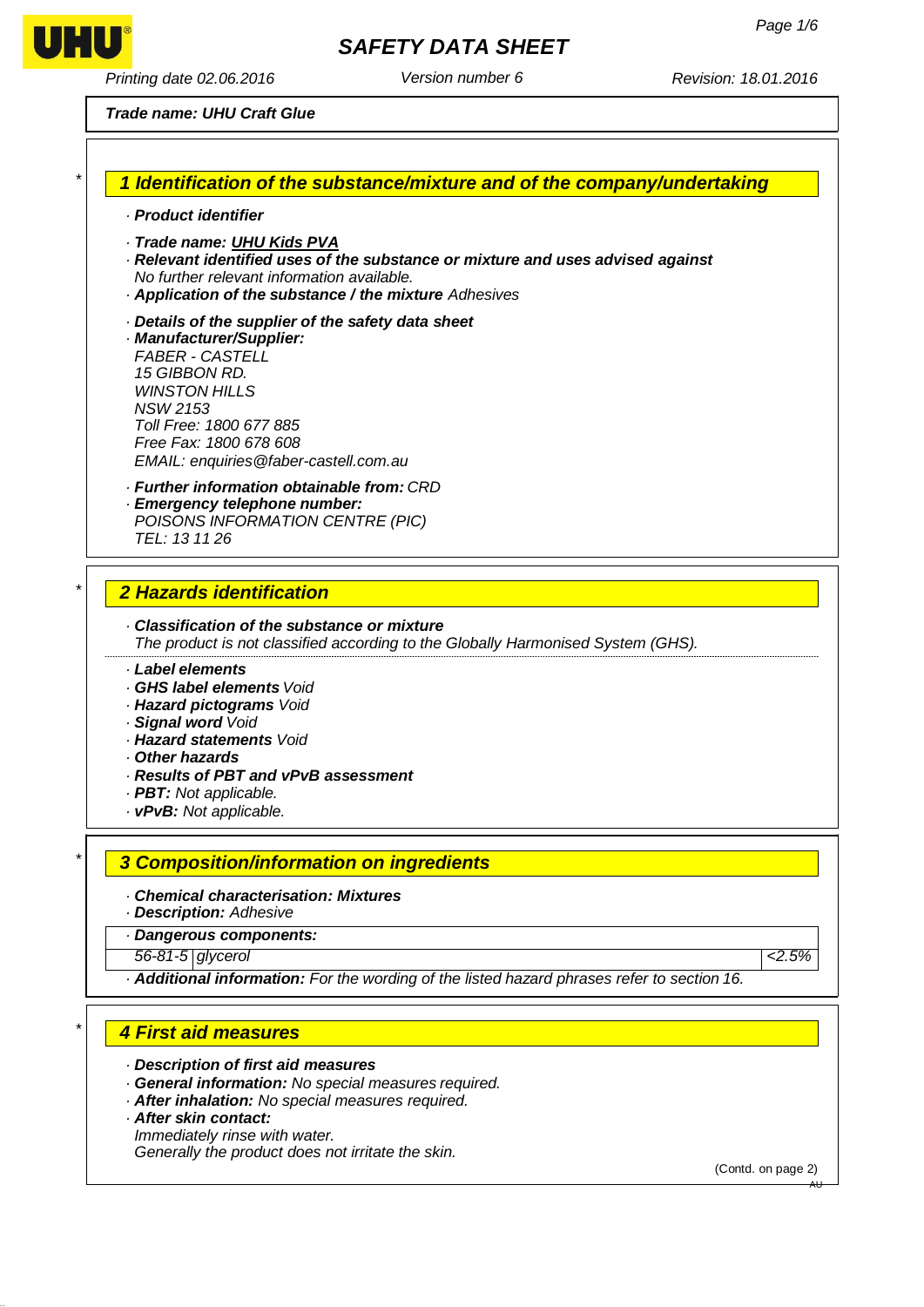

*\**

*\**

*\**

*\**

# *Page 2/6 SAFETY DATA SHEET*

*Printing date 02.06.2016 Version number 6 Revision: 18.01.2016*

(Contd. of page 1)

#### *Trade name: UHU Craft Glue*

- *· After eye contact:*
- *Rinse opened eye for several minutes under running water. If symptoms persist, consult a doctor. · After swallowing: If symptoms persist consult doctor.*
- *· Information for doctor:*
- *· Most important symptoms and effects, both acute and delayed No further relevant information available.*
- *· Indication of any immediate medical attention and special treatment needed No further relevant information available.*

### *5 Firefighting measures*

- *· Extinguishing media*
- *· Suitable extinguishing agents:*
- *CO2, powder or water spray. Fight larger fires with water spray or alcohol resistant foam. · Special hazards arising from the substance ormixture*
- *No further relevant information available.*
- *· Advice for firefighters*
- *· Protective equipment: No special measures required.*

### *6 Accidental release measures*

*· Personal precautions, protective equipment and emergency procedures Not required.*

- *· Environmental precautions: No special measures required.*
- *· Methods and material for containment and cleaning up: Warm water*
- *· Reference to other sections*
- *See Section 7 for information on safe handling.*

*See Section 8 for information on personal protection equipment.* 

*See Section 13 for disposal information.*

# *7 Handling and storage*

- *· Handling:*
- *· Precautions for safe handling No special measures required.*
- *· Information about fire - and explosion protection: No special measures required.*
- *· Conditions for safe storage, including any incompatibilities*
- *· Storage:*
- *· Requirements to be met by storerooms and receptacles: No special requirements.*
- *· Information about storage in one common storage facility: Notrequired.*
- *· Further information about storage conditions: Protect from frost.*
- *· Storage class: 12*
- *· Specific end use(s) No further relevant information available.*

# *8 Exposure controls/personal protection*

*· Additional information about design of technical facilities: No further data; see item 7.*

- *· Control parameters*
- *· Ingredients with limit values that require monitoring at the workplace:*

*56-81-5 glycerol*

*WES (Australia) Long-term value: 10 mg/m³*

*· Additional information: The lists valid during the making were used as basis.*

(Contd. on page 3)

AU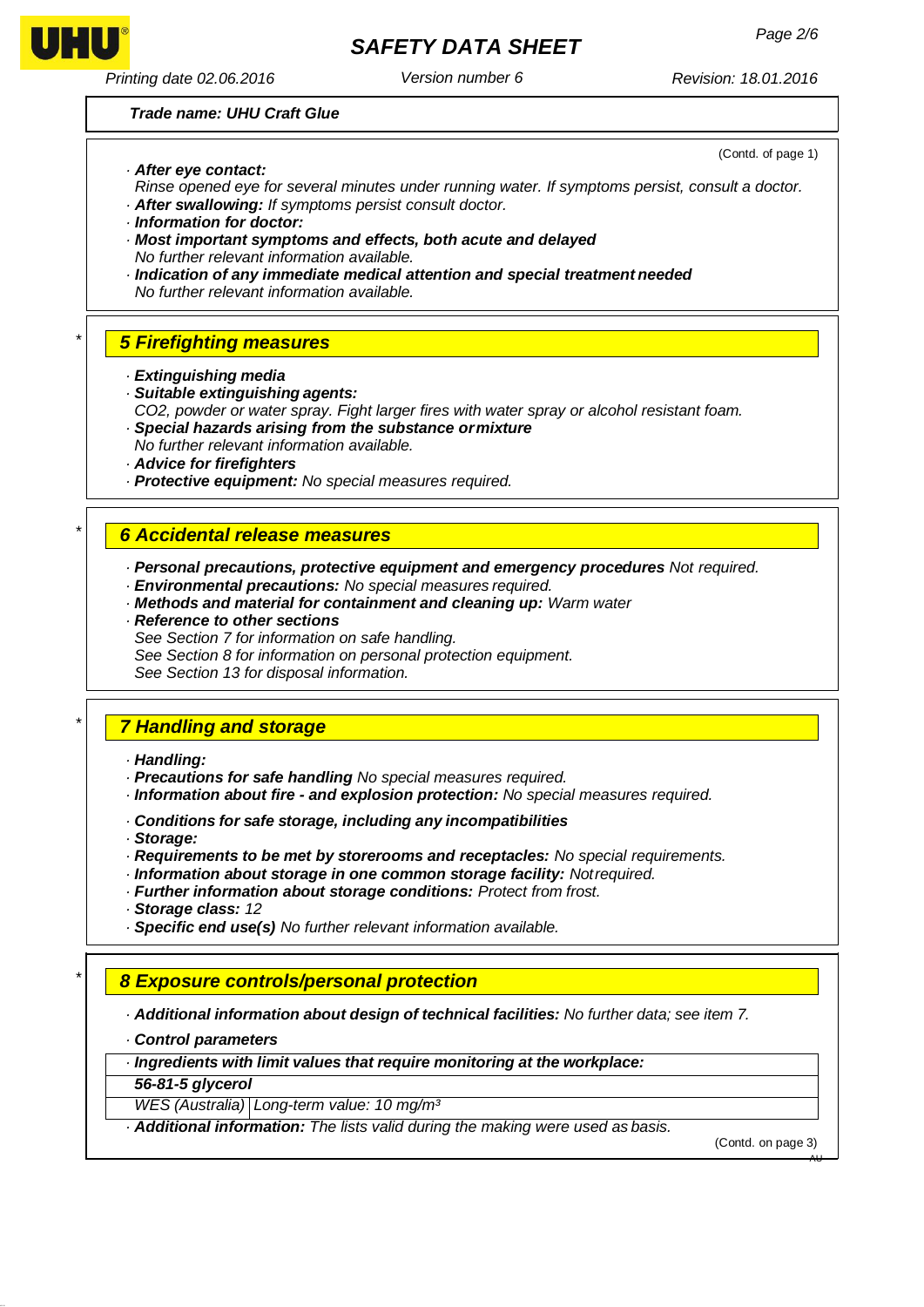# *Safety data sheet*

*Printing date 02.06.2016 Version number 6 Revision: 18.01.2016*

UHU®

*<i>·* Evaporation rate

*Trade name: UHU Craft Glue*

|                                                                                                                                                                                | (Contd. of page 2)                                                                                                                                                                                          |
|--------------------------------------------------------------------------------------------------------------------------------------------------------------------------------|-------------------------------------------------------------------------------------------------------------------------------------------------------------------------------------------------------------|
| · Exposure controls                                                                                                                                                            |                                                                                                                                                                                                             |
| · Personal protective equipment:                                                                                                                                               |                                                                                                                                                                                                             |
| · General protective and hygienic measures:                                                                                                                                    |                                                                                                                                                                                                             |
|                                                                                                                                                                                | The usual precautionary measures are to be adhered to when handling chemicals.<br>Avoid direct contact with the chemical/ the product/ the preparation by organisational measures.                          |
| · Respiratory protection: Not required.                                                                                                                                        |                                                                                                                                                                                                             |
| · Protection of hands:                                                                                                                                                         |                                                                                                                                                                                                             |
| Not required.                                                                                                                                                                  |                                                                                                                                                                                                             |
| preparation.                                                                                                                                                                   | The glove material has to be impermeable and resistant to the product/ the substance/ the                                                                                                                   |
|                                                                                                                                                                                | Selection of the glove material on consideration of the penetration times, rates of diffusion and the                                                                                                       |
| degradation                                                                                                                                                                    |                                                                                                                                                                                                             |
| Material of gloves                                                                                                                                                             |                                                                                                                                                                                                             |
|                                                                                                                                                                                | The selection of the suitable gloves does not only depend on the material, but also on further marks<br>of quality and varies from manufacturer to manufacturer. As the product is a preparation of several |
|                                                                                                                                                                                | substances, the resistance of the glove material can not be calculated in advance and has therefore                                                                                                         |
| to be checked prior to the application.                                                                                                                                        |                                                                                                                                                                                                             |
| · Penetration time of glove material                                                                                                                                           |                                                                                                                                                                                                             |
| has to be observed.                                                                                                                                                            | The exact break trough time has to be found out by the manufacturer of the protective gloves and                                                                                                            |
| · Eye protection: Not required.                                                                                                                                                |                                                                                                                                                                                                             |
|                                                                                                                                                                                |                                                                                                                                                                                                             |
| 9 Physical and chemical properties                                                                                                                                             |                                                                                                                                                                                                             |
|                                                                                                                                                                                |                                                                                                                                                                                                             |
| · Information on basic physical and chemical properties<br><b>General Information</b>                                                                                          |                                                                                                                                                                                                             |
| · Appearance:                                                                                                                                                                  |                                                                                                                                                                                                             |
| Form:                                                                                                                                                                          | Fluid                                                                                                                                                                                                       |
| Colour:                                                                                                                                                                        | According to product specification                                                                                                                                                                          |
| · Odour:<br>· Odour threshold:                                                                                                                                                 | Characteristic<br>Not determined.                                                                                                                                                                           |
|                                                                                                                                                                                |                                                                                                                                                                                                             |
| · pH-value at 20 °C:                                                                                                                                                           |                                                                                                                                                                                                             |
|                                                                                                                                                                                | $\overline{7}$                                                                                                                                                                                              |
| Change in condition                                                                                                                                                            |                                                                                                                                                                                                             |
| <b>Melting point/Melting range:</b>                                                                                                                                            | Undetermined.                                                                                                                                                                                               |
| <b>Boiling point/Boiling range:</b>                                                                                                                                            | 100 °C                                                                                                                                                                                                      |
|                                                                                                                                                                                | Not applicable.                                                                                                                                                                                             |
|                                                                                                                                                                                | Not applicable.                                                                                                                                                                                             |
|                                                                                                                                                                                | $O^{\circ}C$                                                                                                                                                                                                |
|                                                                                                                                                                                | Not determined.                                                                                                                                                                                             |
|                                                                                                                                                                                | Product is not selfigniting.                                                                                                                                                                                |
|                                                                                                                                                                                | Product does not present an explosion hazard.                                                                                                                                                               |
| · Flash point:<br>· Flammability (solid, gaseous):<br>· Ignition temperature:<br>Decomposition temperature:<br>· Self-igniting:<br>Danger of explosion:<br>· Explosion limits: |                                                                                                                                                                                                             |
| Lower:                                                                                                                                                                         | 0.0 Vol %                                                                                                                                                                                                   |
| <b>Upper:</b>                                                                                                                                                                  | 0.0 Vol %                                                                                                                                                                                                   |
|                                                                                                                                                                                | 23 hPa                                                                                                                                                                                                      |
|                                                                                                                                                                                | $1.05$ g/cm <sup>3</sup>                                                                                                                                                                                    |
| Vapour pressure at 20 °C:<br>· Density at 20 °C:<br>· Relative density                                                                                                         | Not determined.                                                                                                                                                                                             |
| · Vapour density<br>· Evaporation rate                                                                                                                                         | Not determined.<br>Not determined.                                                                                                                                                                          |

AU

(Contd. on page 4)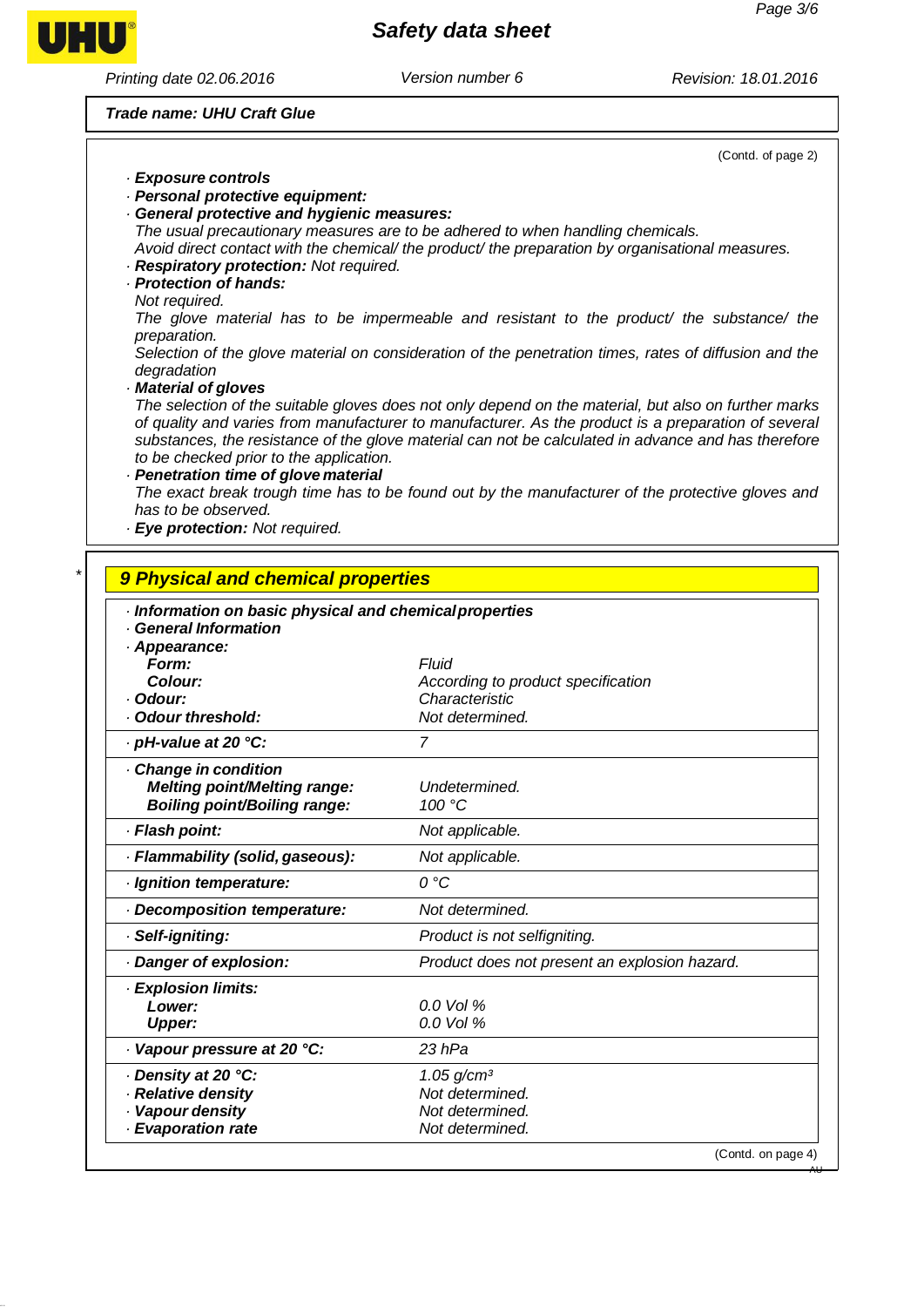*\**

*\**

*\**

*Safety data sheet*

*Printing date 02.06.2016 Version number 6 Revision: 18.01.2016*

*Trade name: UHU Craft Glue*

|                                                            | (Contd. of page 3)                                                                                                                                                    |
|------------------------------------------------------------|-----------------------------------------------------------------------------------------------------------------------------------------------------------------------|
| · Solubility in / Miscibility with<br>water:               | Not miscible or difficult to mix.                                                                                                                                     |
| · Partition coefficient (n-octanol/water): Not determined. |                                                                                                                                                                       |
| · Viscosity:                                               |                                                                                                                                                                       |
| Dynamic at 20 °C:                                          | 2600 mPas                                                                                                                                                             |
| <b>Kinematic:</b>                                          | Not determined.                                                                                                                                                       |
| · Solvent content:                                         |                                                                                                                                                                       |
| <b>Organic solvents:</b>                                   | $2.0\%$                                                                                                                                                               |
| Water:                                                     | 69.8%                                                                                                                                                                 |
| VOC (EC)                                                   | $0.00\%$                                                                                                                                                              |
| Solids content:                                            | 28.1%                                                                                                                                                                 |
| . Other information                                        | All relevant physical data were determined for the<br>mixture. All non determined data are not measurably or<br>not relevant for the characterization of the mixture. |

# *10 Stability and reactivity*

*· Reactivity No further relevant information available.*

- *· Chemical stability*
- *· Thermal decomposition / conditions to beavoided:*
- *No decomposition if used according to specifications.*
- *· Possibility of hazardous reactions No dangerous reactions known.*
- *· Conditions to avoid No further relevant information available.*
- *· Incompatible materials: No further relevant information available.*
- *· Hazardous decomposition products: No dangerous decomposition products known.*

# *11 Toxicological information*

- *· Information on toxicological effects*
- *· Acute toxicity*
- *· Primary irritant effect:*
- *· Skin corrosion/irritation No irritanteffect.*
- *· Serious eye damage/irritation No irritatingeffect.*
- *· Respiratory or skin sensitisation No sensitising effects known.*
- *· Additional toxicologicalinformation:*

*The product is not subject to classification according to the calculation method of the General EU Classification Guidelines for Preparations as issued in the latest version.*

*When used and handled according to specifications, the product does not have any harmful effects to our experience and the information provided to us.*

# *12 Ecological information*

- *· Toxicity*
- *· Aquatic toxicity: No further relevant information available.*
- *· Persistence and degradability No further relevant information available.*
- *· Behaviour in environmental systems:*
- *· Bioaccumulative potential No further relevant information available.*
- *· Mobility in soil No further relevant information available.*
- *· Additional ecological information:*
- *· General notes:*

*Water hazard class 1 (German Regulation) (Self-assessment): slightly hazardous for water Do not allow product to reach ground water, water course or sewage system.*

(Contd. on page 5)

AU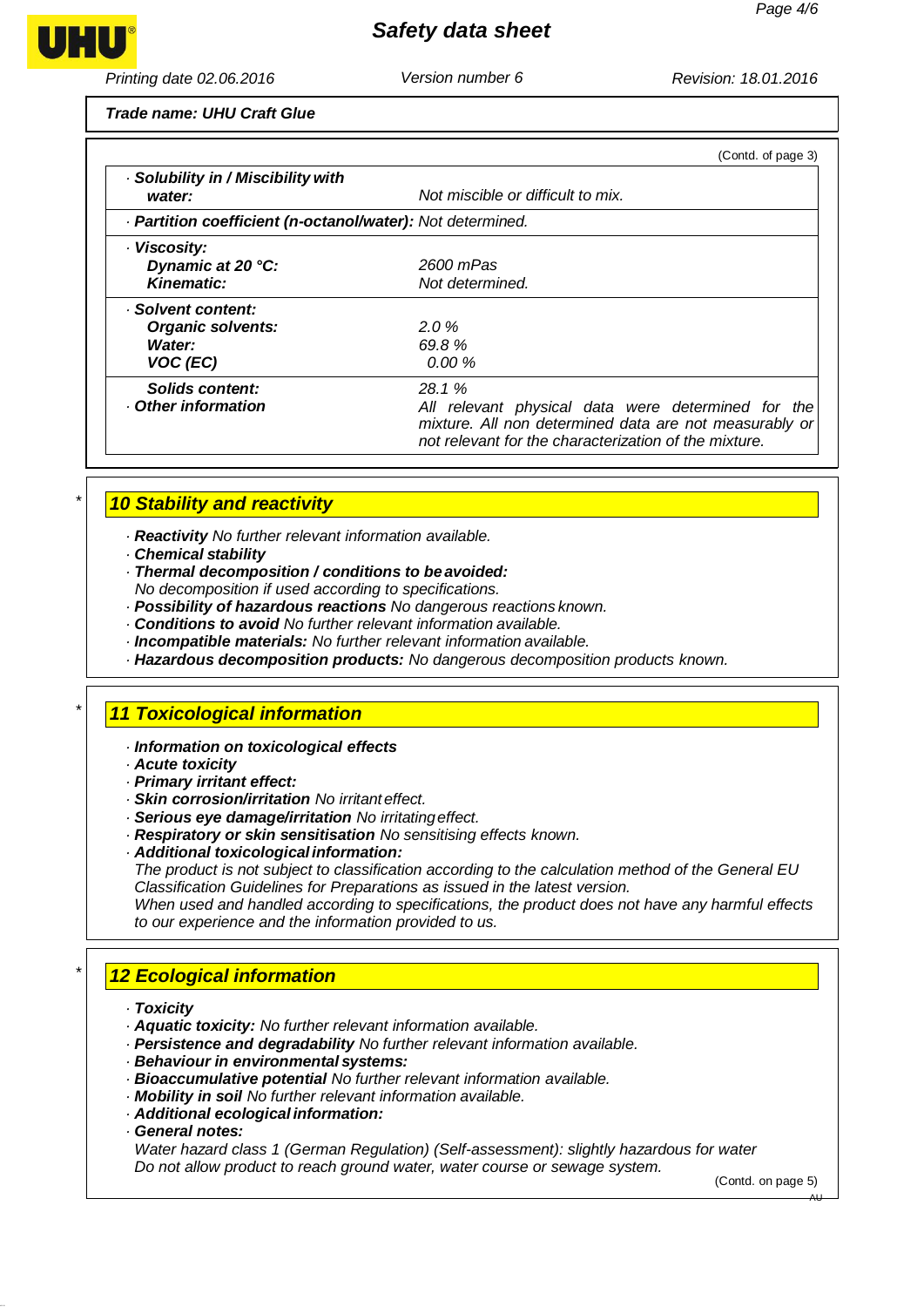# *Safety data sheet*

*Printing date 02.06.2016 Version number 6 Revision: 18.01.2016*

*Trade name: UHU Craft Glue*

#### *· Results of PBT and vPvB assessment*

- *· PBT: Not applicable.*
- *· vPvB: Not applicable.*

*· Other adverse effects No further relevant information available.*

# *13 Disposal considerations*

*· Waste treatment methods*

*· Recommendation*

*Smaller quantities can be disposed of with household waste. Disposal must be made according to official regulations.*

#### *· European waste catalogue*

*08 04 10 waste adhesives and sealants other than those mentioned in 08 04 09*

*· Uncleaned packaging:*

*· Recommendation: Disposal must be made according to official regulations.*

| <b>14 Transport information</b>                                                |                                                      |
|--------------------------------------------------------------------------------|------------------------------------------------------|
| <b>UN-Number</b><br>· ADG, IMDG, IATA                                          | Void                                                 |
| · ADN                                                                          | Void                                                 |
| UN proper shipping name<br>· ADG, ADN, IMDG, IATA                              | Void                                                 |
| Transport hazard class(es)                                                     |                                                      |
| · ADG, ADN, IMDG, IATA<br>· Class                                              | Void                                                 |
| · Packing group<br>· ADG, IMDG, IATA                                           | Void                                                 |
| · Environmental hazards:<br>· Marine pollutant:                                | No                                                   |
| Special precautions for user                                                   | Not applicable.                                      |
| · Transport in bulk according to Annex II of<br><b>Marpol and the IBC Code</b> | Not applicable.                                      |
| · Transport/Additional information:                                            | Not dangerous according to the above specifications. |
| · UN "Model Regulation":                                                       | Void                                                 |

# *15 Regulatory information*

*· Safety, health and environmental regulations/legislation specific for the substance or mixture*

*· Australian Inventory of Chemical Substances*

*All ingredients are listed.*

*· Standard for the Uniform Scheduling of Medicines and Poisons*

*None of the ingredients is listed.*

*· GHS label elements Void*

*· Hazard pictograms Void*

*· Signal word Void*

(Contd. on page 6)

AU



*\**

*\**

(Contd. of page 4)